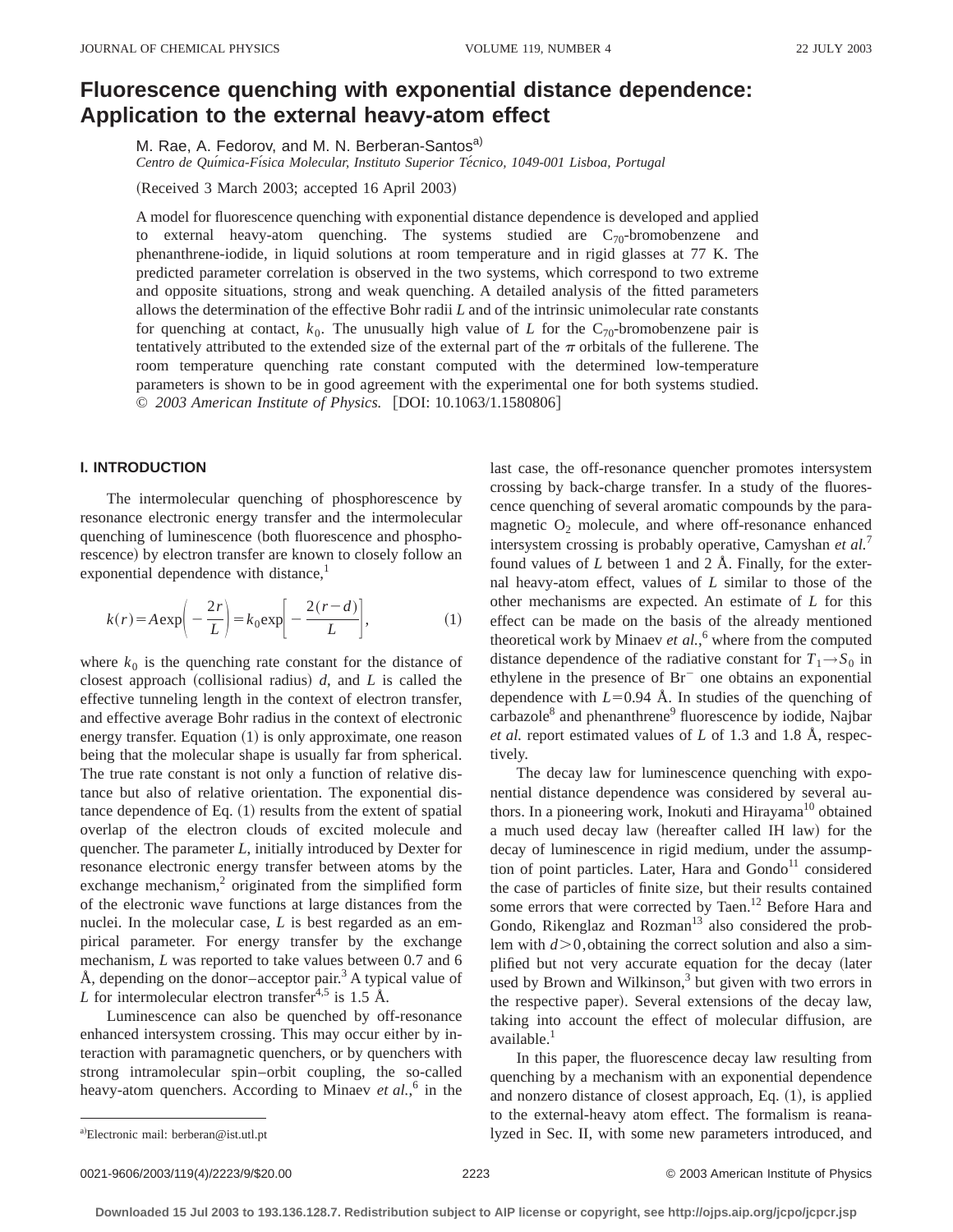recast in a convenient form for infinite three-dimensional rigid and fluid media (rapid diffusion limit). The problem of parameter recovery is considered in some detail. In Sec. IV, the results are applied to the experimental study of the fluorescence quenching of two molecules,  $C_{70}$  and phenanthrene, by two heavy-atom quenchers, bromobenzene and iodide, respectively. The main conclusions are summarized in Sec. V.

# **II. THEORY**

# **A. Formalism**

Fluorescence decay by quenching is in competition with the intrinsic decay (rate constant  $1/\tau_0$ ). It is efficient only if the rate constant for quenching is greater than or equal to the intrinsic decay rate. In their pioneering treatment of exchange energy transfer, Hinokuti and Hirayama<sup>10</sup> defined a dimensionless parameter  $\gamma$ ,

$$
\gamma = \ln(A \tau_0) = \ln[k(0) \tau_0]. \tag{2}
$$

This parameter is a measure of the efficiency of quenching for  $r=0$ . By analogy with the dipole–dipole mechanism, where a critical distance  $R_0$  is defined as the distance for which the intrinsic decay and the transfer process (in a pair) have identical rate constants, Inokuti and Hirayama<sup>10</sup> also defined the same critical distance for the exchange mechanism. From the condition

$$
k(R_0) = \frac{1}{\tau_0} \tag{3}
$$

one easily obtains that

$$
R_0 = \frac{L}{2} \ln(A \tau_0) = \frac{L}{2} \gamma.
$$
 (4)

The introduction of a nonzero distance of closest approach *d* leads us to the following generalization of parameter  $\gamma$ :

$$
\gamma = \ln(k_0 \tau_0) = \ln(A \tau_0) - \frac{2d}{L},\tag{5}
$$

where  $k_0$  is the quenching rate constant at contact,  $k_0$  $= k(d)$ .

Note that a low value of  $\gamma$  can result either from a low absolute quenching effect (low  $k_0$ ), or from a short intrinsic lifetime  $\tau_0$ . Likewise, a high value of  $\gamma$  can result either from a high absolute quenching effect (high  $k_0$ ), or from a long intrinsic lifetime  $\tau_0$ .

The critical radius can now be written

$$
R_0 = d + \frac{L}{2}\gamma,\tag{6}
$$

and the rate constant

$$
k(r) = \frac{1}{\tau_0} \exp\left[\frac{2}{L}(R_0 - r)\right] = \frac{1}{\tau_0} \exp\left[\gamma \left(1 - \frac{r - d}{R_0 - d}\right)\right].
$$
 (7)

For the dipole–dipole mechanism of electronic energy transfer, the distance  $r_{\text{max}}=2R_0$ , for which the rate constant is 1/64th of the intrinsic decay rate, is usually taken as the maximum distance for which the quenching is significant.<sup>14</sup> Application of the same criterion to the exchange mechanism yields

$$
r_{\text{max}} = R_0 + 3\ln 2L \approx R_0 + 2L = d + 2L\left(1 + \frac{\gamma}{4}\right). \tag{8}
$$

This definition of  $r_{\text{max}}$  (distance for which the rate constant is  $1/64$ th of the intrinsic decay rate) does not imply that quenching for distances larger than  $r_{\text{max}}$  cannot occur. However, the respective probability is very low, and  $r_{\text{max}}$  is a useful measure of the interaction range.<sup>14</sup>

It follows from Eq.  $(8)$  that the lowest meaningful value for the parameter  $\gamma$  is  $-4$ , corresponding to  $r_{\text{max}}=d$ , and thus to very weak quenching. Below this value, the quenching is entirely negligible. In general, the quenching process can be said to take place almost exclusively in a spherical shell around the excited molecule delimited by spheres of radii *d* and  $r_{\text{max}}$ , and whose thickness is  $2L(1+\gamma/4)$ .

It is interesting to note that for very low quenching efficiencies the exponential mechanism implies negative  $R_0$  values, whereas in the dipole–dipole mechanism, values close to zero are obtained. In both cases this is a consequence of the respective distance dependence, and no direct physical meaning is attributable to these hypothetical distances.

# **B. Decay law**

The decay law is conveniently obtained from the following approach:<sup>15</sup>

The general decay law  $I(t)$  with quenching is given by

$$
I(t) = \exp(-t/\tau_0) \exp\left(-\int_0^t k(u) du\right),\tag{9}
$$

where the time-dependent rate constant is

$$
k(t) = \int_0^\infty N(r,t)k(r)dr,\tag{10}
$$

and  $N(r,t)$  is the number of quenchers at a distance r at time *t*. Note that Eq. (10) implies an assumption of additivity of contributions from different quenchers. It is also implicitly assumed in Eq.  $(9)$  that the intrinsic lifetime is the same, irrespective of the distance between fluorophore and quencher. This assumption is a reasonable one for fluorescence.

In a fluid medium,  $N(r,t)$  is obtained from a diffusion equation.<sup>1</sup> Two limiting cases suffice for our purposes.

## **1. Rapid diffusion limit**

This limit is, for instance, verified in liquid solutions at room temperature with relatively low quenching efficiencies. In such a case,  $N(r,t)$  is time independent, and constantly equal to the equilibrium value  $N(r) = N(r,0)$ ,

$$
N(r) = Nf(r) = N_A[Q]4\pi r^2 g(r),
$$
\n(11)

where  $f(r)$  is the distance distribution function and  $g(r)$  is the radial distribution function. It is clear that the short-time rate constant for any system, whether with or without diffusion, coincides with the rapid diffusion limit result, since the initial distribution of acceptors is always the equilibrium one.

**Downloaded 15 Jul 2003 to 193.136.128.7. Redistribution subject to AIP license or copyright, see http://ojps.aip.org/jcpo/jcpcr.jsp**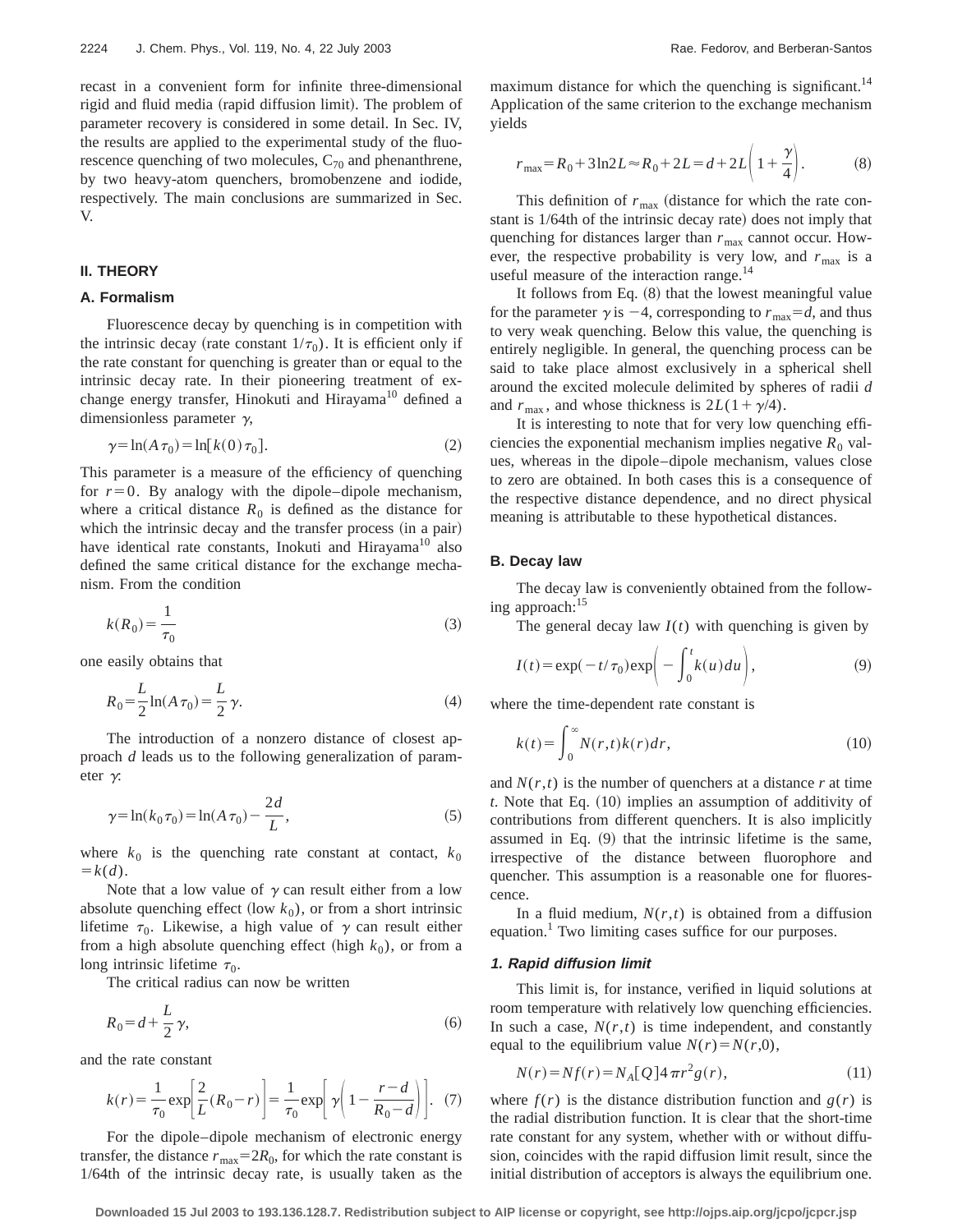Assuming that the radial distribution function is a step function, i.e., that the quenchers are randomly and independently distributed around the excited molecule, and that no stable charge-transfer complex exists,

$$
g(r) = \begin{cases} 0 & \text{if } r < d \\ 1 & \text{if } r > d, \end{cases}
$$
 (12)

where *d* is the distance of closest approach, one obtains, with

$$
k = k_q[Q],\tag{13}
$$

that the decay is exponential, with

$$
k_q = \frac{4}{3} \pi N_A \int_d^{\infty} 3 r^2 k(r) dr,
$$
\n(14)

and if the rate constant is assumed to vary exponentially with distance according to Eq.  $(1)$ , one gets from Eq.  $(14)$  that the quenching rate constant is in the rapid diffusion limit,

$$
k_q = k_{rd} = \pi N_A \left[ 1 + 2\frac{d}{L} + 2\left(\frac{d}{L}\right)^2 \right] L^3 k_0.
$$
 (15)

This equation was obtained before in a different but equivalent form. $^{13}$ 

## **2. Static limit**

This limit corresponds to diffusionless molecules, e.g., in a low-temperature glass. One has

$$
N(r) = Nf(r) \exp[-k(r)t]
$$
  
=  $N_A[Q] 4 \pi r^2 g(r) \exp[-k(r)t]$ , (16)

and therefore, with the previously assumed step radial distribution function, Eq.  $(12)$ ,

$$
k_q(t) = \frac{4}{3} \pi N_A \int_d^{\infty} 3r^2 k(r) \exp[-k(r)t] dr,
$$
 (17)

hence

$$
\int_0^t k_q(u) du = \frac{4}{3} \pi N_A \int_d^{\infty} 3r^2 (1 - \exp[-k(r)t]) dr. \quad (18)
$$

Inserting Eqs.  $(1)$  and  $(18)$  into Eq.  $(9)$ , the decay law becomes $12,13$ 

$$
I(t) = \exp\left(-\frac{t}{\tau_0}\right) \exp\left\{-4\pi N_A[\mathcal{Q}] \times \int_d^\infty r^2[1 - \exp(-Ate^{-2r/L})]dr\right\}.
$$
 (19)

This decay law admits several alternative forms. A convenient one is obtained by performing the change of variable  $x=2(r-d)/L$ , giving

$$
I(t) = \exp\left(-\frac{t}{\tau_0}\right) \exp\left\{-\alpha \int_0^\infty 3(x+\beta)^2 \times \left[1 - \exp\left(-\frac{t}{\tau_0}e^{\gamma - x}\right)\right] dx\right\},\tag{20}
$$



FIG. 1. Integrand function in Eq.  $(20)$  for several values of the dimensionless time  $t/\tau_0$ , and for  $\gamma=8$  and  $\beta=4$ .

$$
\alpha = V_m[Q],\tag{21}
$$

where

$$
V_m = \frac{4}{3} \pi N_A \left(\frac{L}{2}\right)^3,\tag{22}
$$

and with

$$
\beta = \frac{2d}{L},\tag{23}
$$

and  $\gamma$  is given by Eq. (5). The decay law is therefore a function of the dimensionless parameters  $\alpha$ ,  $\beta$ , and  $\gamma$ . This decay law reduces to the Inokuti–Hirayama one for  $\beta=0$ . The general decay law also converges to the IH law for very long times. Indeed, the integrand's maximum increases and shifts to higher  $x$  values with time, as shown in Fig. 1 for  $\beta=4$  and  $\gamma=8$ .

## **C. Numerical aspects**

The integrand in Eq.  $(20)$  decays very quickly to zero after a certain value of  $x$  (this value of  $x$  increases with time). This means that for the computation of the decay law with recourse to numerical integration, it is appropriate to use a finite upper integration limit. This value can be found as follows: The longest time for which the decay is recorded seldom exceeds  $5\tau_0$ . Also, taking  $L=1$  Å,  $d=5$  Å, and  $R_0$ = 10 Å, an upper bound for  $\gamma$  is obtained from Eq. (6),  $\gamma=10$ . A plot of the integrand of the decay law, Eq. (20), is shown in Fig. 2 for  $t=5\tau_0$ ,  $\gamma=10$ , and for  $\beta=0$ , 5, and 10. Inspection of the plot suggests that the upper integration limit can be set equal to 20, or to even less, depending on the



FIG. 2. Integrand function in Eq. (20) for  $t=5\tau_0$ ,  $\gamma=10$ , and for  $\beta=0, 5$ , and 10.

with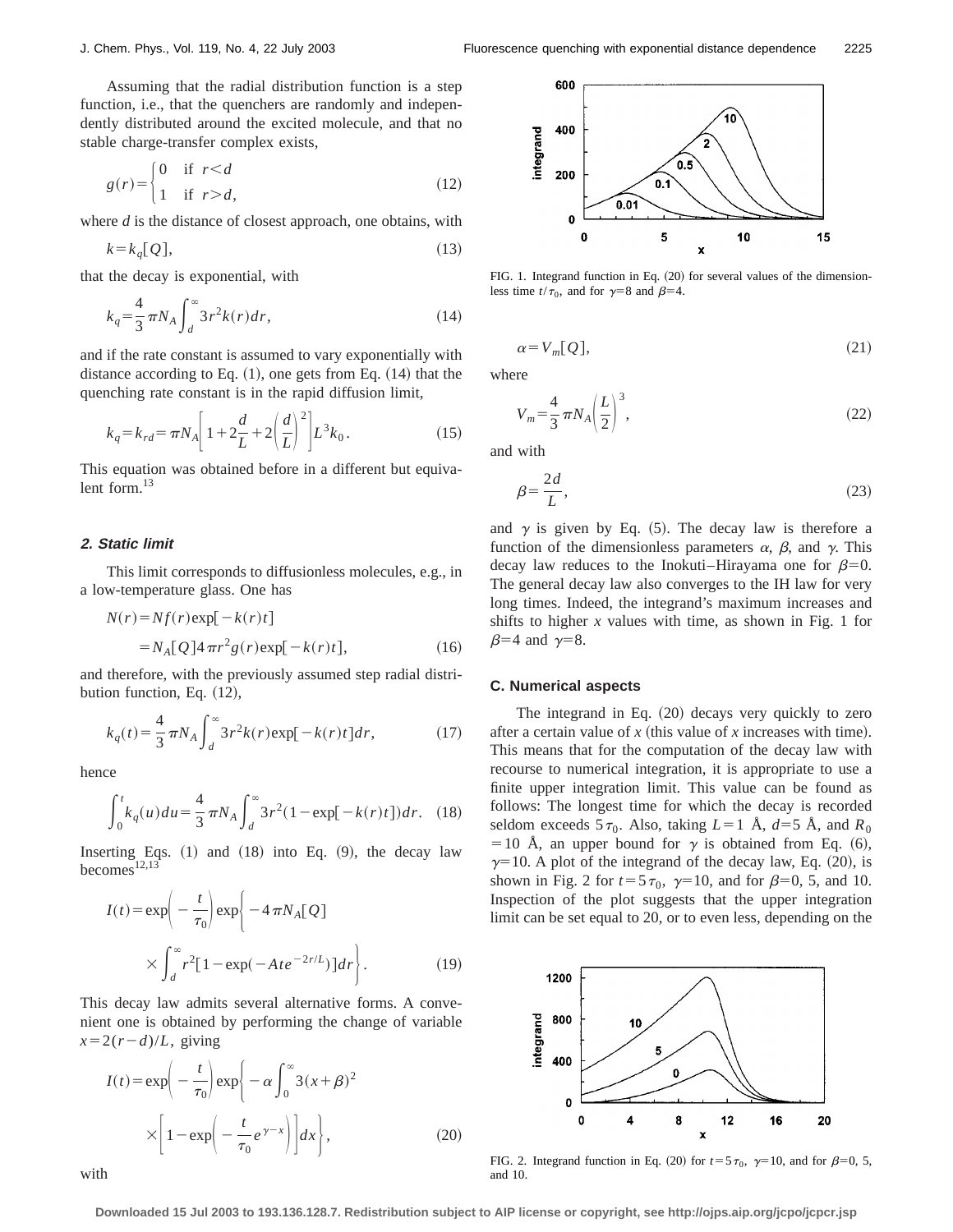One also observes that the integrand goes as  $3(x+\beta)^2$ almost up to the maximum, and then decreases sharply at approximately  $x = \gamma + \ln(t/\tau_0)$ . This means that for very long times, or very large  $\gamma$ , the integrand can be approximately replaced by  $3(x+\beta)^2$ , and the upper integration limit by  $\gamma$  $+\ln(t/\tau_0)$ , yielding

$$
I(t) = \exp\left(-\frac{t}{\tau_0}\right) \exp\left(-\alpha \int_0^{\gamma + \ln(t/\tau_0)} 3(x+\beta)^2 dx\right)
$$

$$
= \exp\left(-\frac{t}{\tau_0}\right) \exp\{-\alpha ([\ln(e^{\gamma + \beta}t/\tau_0)]^3 - \beta^3)\}, (24)
$$

the limiting form being

$$
I(t) = \exp\left(-\frac{t}{\tau_0}\right) \exp\{-\alpha [\ln(e^{\gamma+\beta}t/\tau_0)]^3\}
$$

$$
= \exp\left(-\frac{t}{\tau_0}\right) \exp\{-\alpha [\ln(At)]^3\}.
$$
 (25)

This interesting decay law can be rigorously derived from a suitable series expansion.<sup>13</sup> However, it is usually attained only for very long times, and is of little practical interest in the fields of molecular energy transfer and enhanced intersystem crossing. It is nevertheless appropriate for the reaction of solvated electrons.<sup>1</sup>

# **D. Parameter correlation**

#### **1. General aspects**

The general decay law, Eq.  $(20)$ , is a function of the three dimensionless parameters  $\alpha$ ,  $\beta$ , and  $\gamma$  (the intrinsic lifetime  $\tau_0$  is usually known). From a fit of this law to the experimental decay it is, in principle, possible to recover these parameters, when they have a significant effect on the decay. However, parameter correlation cannot be excluded *a priori*. Specifically, we investigate here the recovery of parameter  $\beta$ , from which the distance of closest approach  $d$  can be calculated.

It was shown by Rikenglaz and Rozman<sup>13</sup> and by Taen<sup>12</sup> that the introduction of a nonzero distance of closest approach significantly affects the shape of the decay law, that is, the decay law corresponding to the parameter set  $(\alpha, \beta, \gamma)$ is in general quite different from that for the IH set  $(\alpha, 0, \gamma)$ . However, it is important to ask if the true parameter set  $(\alpha_1, \beta_1, \gamma_1)$  is the only one that adequately describes the experimental decay, recorded in a finite time range and contaminated with noise. In particular, is there an IH set  $(\alpha_0, 0, \gamma_0)$  equivalent to the set  $(\alpha_1, \beta_1, \gamma_1)$  in terms of goodness of fit?

This question can be pragmatically answered by performing two fits to the experimental decay: The first fit, with the general decay law containing the three fitting parameters  $(\alpha, \beta, \gamma)$ , and a second one, with the IH law, which has only two fitting parameters  $(\alpha, \gamma)$ . If the two fits are equally good, as judged by the respective chi-squared values and associated residues plot, then parameter correlation is present. An alternative approach is to perform a correlation analysis of the parameters of the general fit, but the task is much more delicate and time consuming.

# 2. **Small**  $\gamma$

The mathematical form of the parameter correlation is now discussed. Performing a series expansion of the integrand of the decay law, and integrating term by term

$$
\alpha \int_0^\infty 3(x+\beta)^2 \left[1 - \exp\left(-\frac{t}{\tau_0}e^{\gamma - x}\right)\right] dx
$$
  
= 
$$
-3 \sum_{n=1}^\infty \frac{1}{n!n^3} \left(-\frac{t}{\tau_0}\right)^n \alpha e^{n\gamma} (2 + 2n\beta + n^2\beta^2).
$$
 (26)

If the IH decay law  $(\beta=0)$  and the general decay law are both to fit equally well with the experimental decay, all coefficients should exactly match. This is not possible in general, but two coefficients of the expansion can always be made to coincide. Taking the first and second coefficients, the following system of equations is obtained:

$$
\alpha_0 e^{\gamma_0} = \alpha e^{\gamma} (1 + \beta + \frac{1}{2} \beta^2)
$$
  
\n
$$
\alpha_0 e^{2\gamma_0} = \alpha e^{2\gamma} (1 + 2\beta + 2\beta^2),
$$
\n(27)

which gives

$$
\alpha = \frac{1 + 2\beta + 2\beta^2}{(1 + \beta + \frac{1}{2}\beta^2)^2} \alpha_0
$$
  

$$
\gamma = \gamma_0 + \ln\left(\frac{1 + \beta + \frac{1}{2}\beta^2}{1 + 2\beta + 2\beta^2}\right),
$$
 (28)

and thus, if for a given set  $(\alpha, \beta, \gamma)$  a fit with the IH law is good, the parameters  $(a_0, \gamma_0)$  of this law will obey Eqs. (28). From these equations it is seen that the parameter  $\gamma_0$ changes slightly with  $\beta$ , varying between  $\gamma$  and  $\gamma + \ln 4 \approx \gamma$ +1.39, while the parameter  $\alpha_0$  increases continuously with  $\beta$ .

The series expansion coefficients can be written as

$$
c_n = f_n c_n^0,\tag{29}
$$

where

$$
f_n = \frac{1 + n\beta + \frac{n^2}{2}\beta^2}{1 + \beta + \frac{1}{2}\beta^2} \left(\frac{1 + \beta + \frac{1}{2}\beta^2}{1 + 2\beta + 2\beta^2}\right)^{n-1}.
$$
 (30)

It is clear that  $f_1 = f_2 = 1$  for all  $\beta$ . The following  $f_n$  coefficients  $(n=3,4,...)$  are still reasonably close to unity for small  $\beta$ . Even for large  $\beta$ ,  $f_3$ =0.5625 and  $f_4$ =0.25. Furthermore, a partial compensation also occurs because the series coefficients are alternately positive and negative. In this way, when the decay law is well represented by the first few coefficients, which implies a low value of  $\gamma$  ( $\gamma$ <2), a correlation of parameters in the form of Eq.  $(28)$  is expected. Note that for very low  $\gamma$ , not even the second term of the expansion in Eq.  $(26)$  is significant, and only one equation ties the three parameters. The situation is, however, of little practical relevance.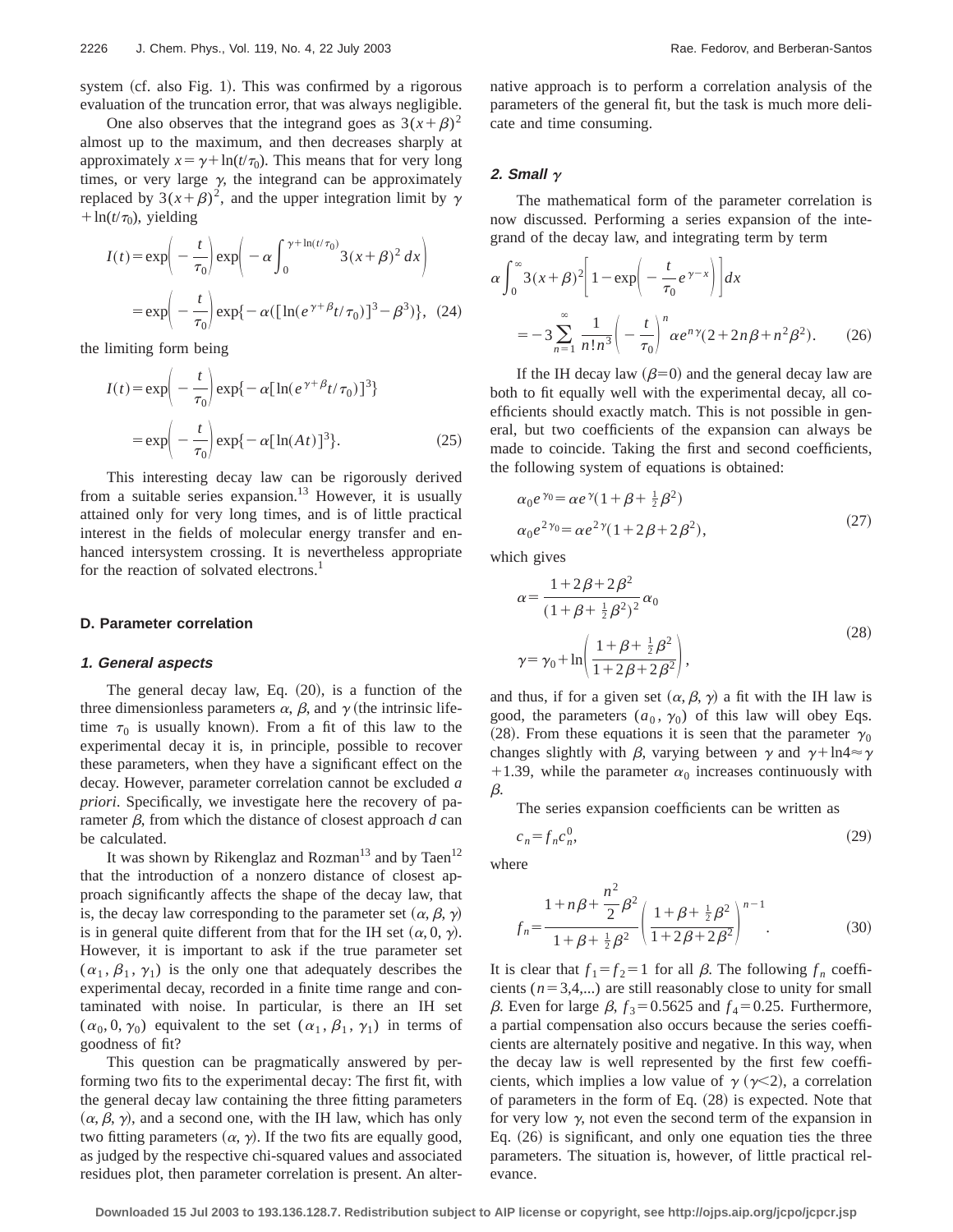# **3. Large** g

For reasonably large values of  $\gamma$  ( $\gamma$ >5), many coefficients in the expansion contribute to the decay, and Eqs.  $(28)$ are no longer valid. This does not mean, however, that in these conditions the three parameters can be unambiguously obtained. In fact, by performing the variable change  $y=x$  $+\Delta\beta$ , the integral in Eq. (20) can be written as

$$
\int_0^\infty 3(x+\beta_1)^2 \left[1-\exp\left(-\frac{t}{\tau_0}e^{\gamma_1-x}\right)\right] dx
$$
  
= 
$$
\int_0^\infty 3(x+\beta)^2 \left[1-\exp\left(-\frac{t}{\tau_0}e^{\gamma-x}\right)\right] dx
$$
  

$$
-\int_0^{\Delta\beta} 3(x+\beta)^2 \left[1-\exp\left(-\frac{t}{\tau_0}e^{\gamma-x}\right)\right] dx,
$$
 (31)

where

$$
\beta = \beta_1 - \Delta \beta, \quad \gamma = \gamma_1 + \Delta \beta. \tag{32}
$$

Now, the first term in the right-hand side of Eq.  $(31)$  is identical in form to the left-hand side. When the second term in the r.h.s. is negligible with respect to the first, or when it is constant for all times of interest, a correlation is observed, as follows from Eqs.  $(32)$ , that imply a linear relation between the parameters  $\gamma$  and  $\beta$ ,

$$
\gamma = (\gamma_1 + \beta_1) - \beta,\tag{33}
$$

the parameter  $\alpha$  remaining constant at  $\alpha_1$ . The correlation is possible when the second term in the r.h.s. is a constant because the decay law is an exponential function of Eq.  $(31)$ , and the constant is absorbed in the pre-exponential factor, that is automatically adjusted in the process of curve fitting. Fulfillment of the linear correlation for  $\Delta\beta$  values significantly different from 0 is only possible for large  $\gamma$ . Consider Fig. 1, for instance ( $\gamma=8$ ,  $\beta=4$ ). All the curves shown, including the extreme ones, that define the time interval of experimental relevance, practically coincide for  $x \leq 2$ . In general, it follows from the form of the integrand that the maximum value  $x_{\text{max}}$  can be found from

$$
\frac{t}{\tau_0} \exp(\gamma - x_{\text{max}}) = 2.5,\tag{34}
$$

where 2.5 is chosen so that the term within square brackets in Eq.  $(20)$  is close to unity. Considering a minimum reduced time  $t/\tau_0 = 0.01$ ,  $x_{\text{max}} = \gamma - 5.5$ . Using Eq. (32),

$$
x_{\text{max}} = \gamma_1 + \Delta \beta - 5.5. \tag{35}
$$

If  $\Delta \beta > 0$ , then  $x_{\text{max}} = \Delta \beta$  and it follows from Eq. (35) that the linear correlation is valid for  $\gamma_1$  > 5.5, and for all values of  $\Delta \beta$ , that is,  $\beta=0$  (IH law) until  $\beta=\beta_1$ . If, on the other hand,  $\Delta \beta$ <0, then  $x_{\text{max}}=0$  and it follows from Eq. (35) that  $\Delta \beta$  > 5.5 –  $\gamma_1$ . For  $\Delta \beta$  = 5.5 –  $\gamma_1$ ,  $\gamma$  = 5.5. For the linear correlation to be valid, the minimum possible value for  $\gamma$  is therefore 5.5. The numerical value, found for a minimum reduced time of 0.01, can in practice be somewhat lower, depending on the relative contribution of the short times of the decay to the overall goodness-of-fit chi-squared parameter.



FIG. 3. Fitted parameter  $\gamma_0$  as a function of  $\beta$ . For each curve,  $\gamma = \gamma_0(0)$ . the dotted lines correspond to Eq.  $(28)$ .

#### **4.** Intermediate  $\gamma$

Even when Eqs.  $(28)$  and  $(33)$  are not valid, i.e., when  $\gamma$ is neither small  $(\gamma \leq 2)$  nor large  $(\gamma > 5)$ , a correlation is in principle still possible, with the parameter  $\alpha$  departing from  $\alpha_1$ . This is indeed observed. To demonstrate this correlation in a simple way (the general analytical study being not feasible), the integral in Eq.  $(20)$  was numerically fitted with the integral of the IH decay law. The resulting parameter correlation is shown in Figs. 3 and 4. In all cases a satisfactory fit was obtained.

It should be noted that the parameter correlation to be observed when fitting the fluorescence decays will not be quantitatively identical to the present one, as a further parameter (normalization constant) exists. The fact that a satisfactory fit can be made even with one parameter less, conclusively proves that it is not possible in general to recover all three parameters  $(\alpha, \beta, \gamma)$  from the experimental fluorescence decays.

## **III. EXPERIMENT**

#### **A. Systems studied**

The systems studied were  $C_{70}$ -bromobenzene and phenanthrene-sodium iodide. Samples were prepared in solvent mixtures that gave good glasses at low temperatures and having constant concentrations of  $C_{70}$  and phenanthrene but with several quencher concentrations.  $C_{70}$  (Aldrich, 99%) was dissolved in a 7:2  $(v/v)$  methylcyclohexane-toluene mixture (to be referred to as  $MT$ ) and phenanthrene (Fluka  $\geq 97.0$  % HPLC grade) was dissolved in a 4:1



FIG. 4. Fitted parameter ratio  $\alpha_0/\alpha$  as a function of  $\beta$ . The value of  $\gamma$  is displayed for each curve. The dotted line corresponds to Eq. (28).

**Downloaded 15 Jul 2003 to 193.136.128.7. Redistribution subject to AIP license or copyright, see http://ojps.aip.org/jcpo/jcpcr.jsp**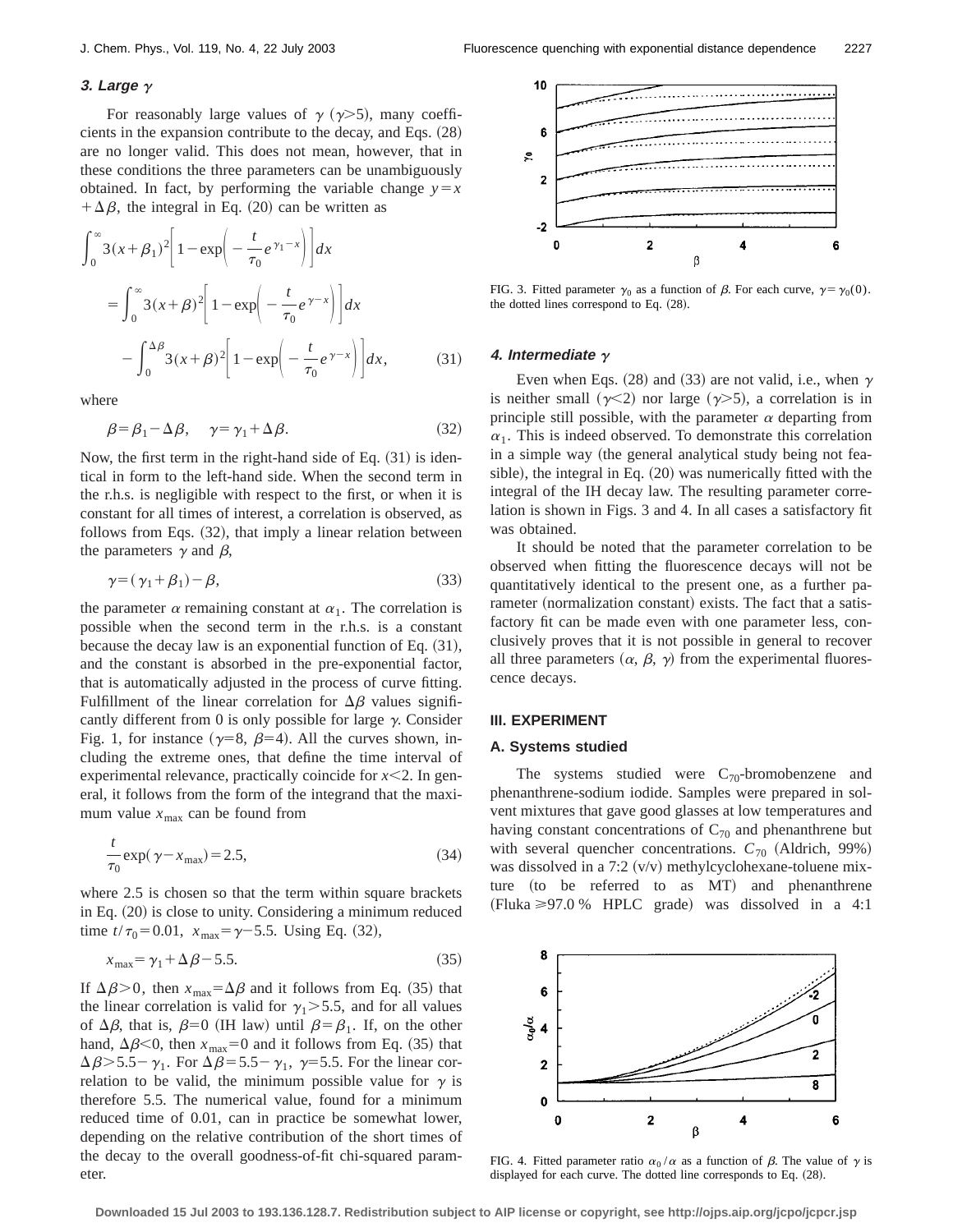ethanol-methanol mixture (to be referred to as EM). Pure bromobenzene also gives a clear glass at 77 K. Methylcyclohexane (Aldrich, 99% spectrophotometric grade), toluene (Merck, spectroscopic grade), ethanol (Merck, spectroscopic grade), methanol (Riedel de Haën, spectroscopic grade), bromobenzene (Riedel de Haën, 98%), and sodium iodide (Aldrich, 99.999%) were used as supplied. Fullerene and phenanthrene concentrations were typically 5  $\times 10^{-5}$  mol L<sup>-1</sup> and  $1\times 10^{-5}$  mol L<sup>-1</sup>, respectively. The solutions were not degassed. The concentrations of the quenchers in the low-temperature glasses were calculated from the room-temperature ones, by using the appropriate volume contraction factors.<sup>16</sup>

# **B. Fluorescence decays**

Time resolved picosecond fluorescence measurements were performed using the single-photon timing method with laser excitation. The setup consisted of a mode-locked Coherent Innova 400-10 argon-ion laser that synchronously pumped a cavity dumped Coherent 701-2 dye (Rhodamine  $6G$ ) laser, delivering  $3-4$ -ps pulses (with approximately  $40$ nJ pulse) at a frequency of 3.4 MHz. Intensity decay measurements were made by alternate collection of impulse and decay, with the emission polarizer set at the magic angle position. Impulse was recorded slightly away from excitation wavelength with a scattering suspension. For the decays, a cutoff filter was used, effectively removing all excitation light.  $C_{70}$  solutions were excited at 593 nm and phenanthrene solutions at 292 nm. The emission signal passed through a depolarizer, a Jobin-Yvon HR320 monochromator with a grating of 100 lines/mm, and was recorded on a Hammamatsu 2809U-01 microchannel plate photomultiplier as a detector. A time scale range of 1.37–2.75 ps/channel was used for the  $C_{70}$  samples and 96.7–286 ps/channel for phenanthrene samples. The instrument response function had an effective full width at half maximum of 35 ps. Usually no less than 10 000 counts for  $C_{70}$  and 20 000 counts for phenanthrene were accumulated at the maximum channel.

## **IV. EXPERIMENTAL RESULTS AND DISCUSSION**

# **A. C70-bromobenzene**

The room-temperature fluorescence decays in MT were single exponential for all quencher concentrations. In the absence of quencher, the measured lifetime was 630 ps. In pure bromobenzene, the measured lifetime was 270 ps. Both values are in good agreement with previous reports.<sup>17,18</sup>

The room-temperature quenching of  $C_{70}$  fluorescence by bromobenzene in MT follows a linear Stern–Volmer plot, both in terms of lifetimes and in terms of steady-state intensities<sup>18</sup> with a redetermined quenching constant  $k_q$  $= k_{rd} = (2.3 \pm 0.3) \times 10^8$  L mol<sup>-1</sup> s<sup>-1</sup>. The low-temperature fluorescence decays in the MT glass were single exponential in the absence of quencher, with a lifetime of 720 ps, but were nonexponential in the presence of bromobenzene, as expected from Eq.  $(20)$ . The low-temperature decays were always well fitted with Eq.  $(20)$ , with the intrinsic lifetime fixed at 720 ps.



FIG. 5. Fitted parameter  $\gamma$  as a function of *d* for the C<sub>70</sub>-bromobenzene system. The solid line corresponds to Eq. (28). The horizontal dotted line is the asymptotic value for  $\beta \rightarrow \infty$ .

For a bromobenzene concentration of 8.23 mol  $L^{-1}$ , several fits were performed, using different values of parameter  $\beta$  between 0 and 12. The fits were equally good for all values of  $\beta$  (chi-squared values always less than 1.1), demonstrating the predicted parameter correlation. The fitted  $\gamma$  parameter is shown in Fig. 5 as a function of parameter *d*, the distance of closest approach. This distance is computed for each  $\beta$  using Eq.  $(23)$ . It is seen that the quenching is weak, the highest value of  $\gamma$  still being negative. The solid line is the predicted parameter correlation from Eq.  $(28)$ , and is in very good agreement with the results from the individual fits.

The calculated effective average Bohr radius *L*, computed from parameter  $\alpha$  according to Eqs. (21) and (22), is shown in Fig. 6 as a function of parameter *d*. The solid line is again the predicted parameter correlation from Eq.  $(28)$ , and is seen to be in very good agreement with the results from the individual fits. The rate constant  $k_0$ , calculated from Eq.  $(5)$ , is shown in Fig. 7 as a function of parameter *d*. The solid line is again the value predicted from Eq.  $(28)$ .

For this system, the computed rapid diffusion rate constant takes the same value irrespective of *d*, as expected for a weak quenching case. For the 8.23 mol  $L^{-1}$  bromobenzene solution, the computed value is  $k_{rd} = 1.6 \times 10^8$  L mol<sup>-1</sup> s<sup>-1</sup>, very close to the experimental room temperature value,  $(2.3\pm0.3)\times10^{8}$  L mol<sup>-1</sup> s<sup>-1</sup>.

Given the existence of parameter correlation, it is only possible to obtain values for parameters  $L$  and  $k_0$  if a value of *d* is assumed. The distance of closest approach can be calculated from known or estimated van der Waals radii. The



FIG. 6. Computed effective average Bohr radius *L* as a function of *d* for the  $C_{70}$ -bromobenzene system. The solid line corresponds to Eq. (28).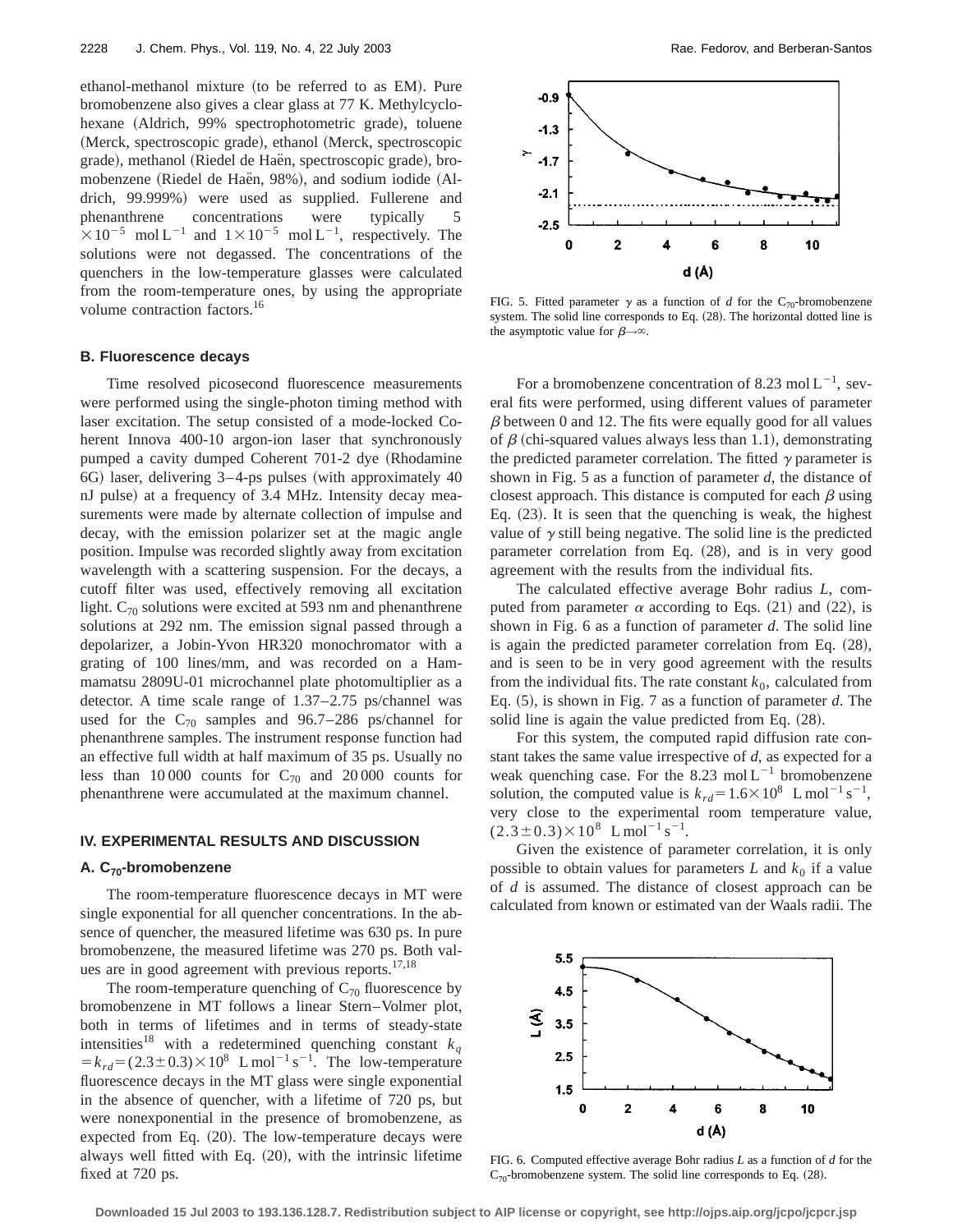

FIG. 7. Calculated rate constant  $k_0$  as a function of *d* for the  $C_{70}$ -bromobenzene system. The solid line corresponds to Eq. (28). The horizontal dotted line is the asymptotic value for  $\beta \rightarrow \infty$ .

average van der Waals radius of  $C_{70}$  is known from crystallographic determinations to be 5.3  $\AA$ .<sup>19</sup> For bromobenzene, an average radius of 2.9 Å was estimated by the method of atomic contributions.<sup>20</sup> A value of  $d=8.2$  Å is thus obtained  $(\beta=6.2)$ . Using the distance *d*, values of *L*=2.6 Å and  $k_0$  $=0.17$  ns<sup>-1</sup> follow. The relatively high value of *L* is attributed to the fact that, owing to the carbon skeleton curvature in fullerenes,  $\pi$  orbitals are symmetric, with an outer lobe considerably larger than that of planar aromatic compounds.<sup>21</sup> The value of  $k_0 = 1.7 \times 10^8$  s<sup>-1</sup> should be compared with the intrinsic intersystem crossing ratio of  $C_{70}$ ,  $k_{\text{ISC}} \approx 1/\tau_0 = 1.5 \times 10^9 \text{ s}^{-1}$ , and explains why the quenching is weak (low  $\gamma$ ). The quenching is thus only noticeable for high quencher concentrations, where more than one quencher molecule is effective.

From Eqs. (6) and (8), a critical radius  $R_0 = 5.4$  Å and a maximum distance for quenching  $r_{\text{max}}=10.7 \text{ Å}$  are obtained. The thickness of the spherical shell where quenching occurs is therefore only 2.5 Å.

A global analysis of three different decays with three different quencher concentrations gives essentially the same results.

#### **B. Phenanthrene-iodide**

The room-temperature fluorescence decays in EM were single exponential for all quencher concentrations. In the absence of quencher, the measured lifetime was 15.0 ns.

The room-temperature quenching of phenanthrene fluorescence by iodide in EM follows a linear Stern–Volmer plot



FIG. 9. Computed effective average Bohr radius *L* as a function of *d* for the phenanthrene-iodide system. The dashed line corresponds to Eq. (28).

up to a 2 mol  $L^{-1}$  concentration (value close to the solubility limit), both in terms of lifetimes and in terms of steady-state intensities, with a quenching constant  $k_a = k_{rd} = (2.1 \pm 0.2)$  $\times 10^8$  L mol<sup>-1</sup> s<sup>-1</sup>. The low-temperature fluorescence decays in the EM glass were single exponential in the absence of quencher, with a lifetime of 64.4 ns, but were nonexponential in the presence of iodide, as expected from Eq.  $(20)$ .

The low-temperature decays were reasonably well fitted with Eq.  $(20)$ , with the intrinsic lifetime fixed at 64.4 ns.

For an iodide concentration of 0.37 mol  $L^{-1}$ , several fits were performed, using different values of parameter  $\beta$  between 0 and 8. The fits were equally good for all values of  $\beta$  $~$  (chi-squared values always less than 2.6), demonstrating the predicted parameter correlation. The fitted  $\gamma$  parameter is shown in Fig. 8 as a function of parameter  $\beta$ . The linear dependence predicted from Eq.  $(32)$  is observed down to  $\gamma \approx 4.5$ . It is also seen that the quenching effect is now much more pronounced than for the  $C_{70}$ -brombenzene system, the highest value of  $\gamma$ ,  $\gamma_0$ , being close to 6.

The calculated effective average Bohr radius *L*, computed from parameter  $\alpha$  according to Eqs. (21) and (22), is shown in Fig. 9 as a function of parameter *d*. The dashed line is the predicted parameter correlation from Eq.  $(28)$ , and is seen not to be in agreement with the results from the individual fits, as expected for high values of  $\gamma$ . The rate constant  $k_0$ , calculated from Eq.  $(5)$ , is shown in Fig. 10 as a function of parameter *d*.

For this system, the computed rapid diffusion rate constant is a function of parameter *d*, as shown in Fig. 11, and is



FIG. 8. Fitted parameter  $\gamma$  as a function of  $\beta$  for the phenanthrene-iodide system. The dashed line corresponds to Eq.  $(33)$ .



FIG. 10. Calculated rate constant  $k_0$  as a function of *d* for the phenanthreneiodide system.

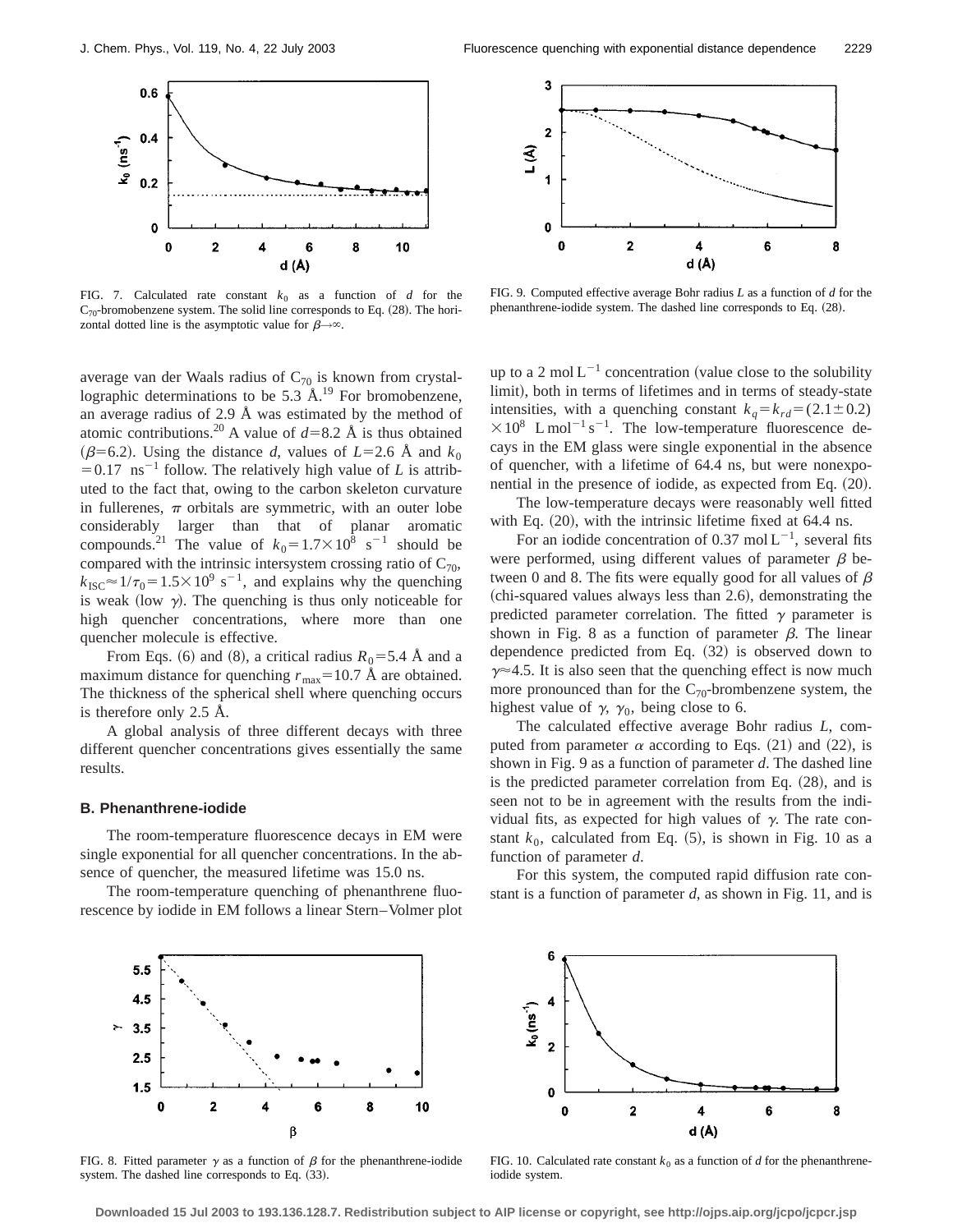

FIG. 11. Calculated rapid diffusion rate constant  $k_{rd}$  as a function of *d* for the phenanthrene-iodide system.

always significantly lower than the room-temperature experimental value.

Given the existence of parameter correlation, it is only possible to obtain values for parameters  $L$  and  $k_0$  if a value of *d* is assumed.

The distance of closest approach is again calculated from known or estimated van der Waals radii. The average van der Waals radius of phenanthrene, as obtained by the method of atomic contributions,  $2^0$  is 3.4 Å. The radius of the quencher is either 2.2 Å for the bare iodide ion, or 4.0 Å for the solvated ion.<sup>22</sup> Values of  $d=5.6$  Å and  $d=7.4$  Å are thus obtained (corresponding to  $\beta$ =5.4 and  $\beta$ =8.7, respectively). From these distances of closest approach, values of  $L=2.1$  Å and  $k_0 = 0.18 \text{ ns}^{-1}$ , and of  $L=1.7 \text{ Å}$  and  $k_0=0.12 \text{ ns}^{-1}$ , respectively, are obtained. The two values of  $k_0$  are similar, and much higher than the intrinsic decay rate of phenanthrene,  $1/\tau_0 = 10.016$  ns<sup>-1</sup>, explaining why the quenching is quite effective (high  $\gamma$ ). Unlike the situation with C<sub>70</sub>, the quenching is in this case noticeable even for relatively low quencher concentrations.

From Eqs. (6) and (8), critical radii  $R_0 = 8.2 - 9.2$  Å and maximum distances for quenching  $r_{\text{max}}=12.4-12.6 \text{ Å}$  are obtained. The thickness of the spherical shell where quenching occurs is therefore considerable, 6.7 and 5.2 Å, respectively.

Analysis of the decays corresponding to different concentrations of iodide gives essentially the same results.

Although the above results do not allow a clear option between bare and solvated iodide ions, the more reasonable *L* value for the second case favors the possibility that the iodide ions present in the glass are always solvated, and never in direct contact with phenanthrene. A stronger reason favoring this hypothesis is now given. The observed discrepancy between the experimental and computed rapid diffusion rate constants can be tentatively explained as follows: In the low-temperature glass, the iodide ions are solvated at the moment of excitation of phenanthrene by light absorption, and remain as such throughout the decay time. On the other hand, in the fluid solvent at room temperature, the solvation shell is constantly breaking and reforming, and the possibility exists that the excited phenanthrene molecule will directly interact with the bare iodide ion, forming a very weak complex. Assuming that the low-temperature distance dependence for the rate constant still holds, but that shorter distances are allowed in the liquid, with a new minimum distance of 5.6 Å corresponding to the distance of closest approach between phenanthrene and a bare iodide ion, a new and higher  $k_0$  is obtained,  $k_0 = 1.0 \text{ ns}^{-1}$ . The corresponding  $k_{rd}$  is now  $2.8 \times 10^8$  L mol<sup>-1</sup> s<sup>-1</sup>, in good agreement with the room-temperature experimental value, considering all the approximations involved.

# **C. Comparison of the two systems**

The two systems studied correspond to two extreme and opposite cases of quenching efficiency. While the intrinsic quenching constants  $k_0$  are very similar, in the case of  $C_{70}$ the competing decay processes are faster (very short lifetime), and the quenching inefficient (low  $\gamma$ ) while in the case of phenanthrene the competing decay processes are slower (long lifetime), and the quenching efficient (high  $\gamma$ ). The calculated effective average Bohr radius for the phenanthrene-iodide pair falls in the usual range for this parameter, while the unusually high *L* for the  $C_{70}$ -bromobenzene pair is attributed to the peculiar nature of the fullerene  $\pi$  orbitals. The fact that the low-temperature intrinsic quenching constants  $k_0$  are very similar for the two pairs  $(k_0=0.17 \text{ ns}^{-1}$  for C<sub>70</sub>-bromobenzene and  $k_0$  $=0.12$  ns<sup>-1</sup> for phenanthrene-iodide) deserves detailed attention, as the two quenchers used are known to have very different quenching efficiencies for a given molecule: Bromobenzene is a weaker heavy-atom quencher than iodide. This effective quencher order was namely observed in fullerenes, the iodinated quenchers having room-temperature bimolecular quenching rate constants one order of magnitude higher than those of brominated ones.<sup>18,23</sup> The same order is in fact observed with the present systems, if allowance is made for the fact that the iodide ion is solvated at low temperature, and is for this reason a weaker quencher than at room temperature, for which the estimated rate constant for the quenching of phenanthrene is  $k_0 = 1.0 \text{ ns}^{-1}$ .

#### **V. CONCLUSIONS**

In this work, a model for fluorescence quenching with exponential distance dependence was studied in detail and applied to external heavy-atom quenching. In this model, the decay law is a function of three dimensionless parameters,  $\alpha$ ,  $\beta$ , and  $\gamma$ . The parameters  $\beta$  and  $\gamma$  are shown to be correlated, and cannot be independently determined from fluorescence decays. The systems studied were  $C_{70}$ -bromobenzene and phenanthrene-iodide, in liquid solutions at room temperature and in rigid glasses at 77 K. The predicted parameter correlation was observed for the two systems, which correspond to two extreme and opposite situations, strong and weak quenching. A detailed analysis of the determined parameter allowed the calculation of the effective average Bohr radii *L* and of the intrinsic unimolecular rate constants for quenching at contact,  $k_0$ . The unusually high value of  $L$  for the  $C_{70}$ -bromobenzene is attributed to the extended size of the external part of the  $\pi$  orbital of the fullerene. The roomtemperature quenching rate constant computed with the determined low-temperature parameters was shown to be in good agreement with the experimental one for both systems.